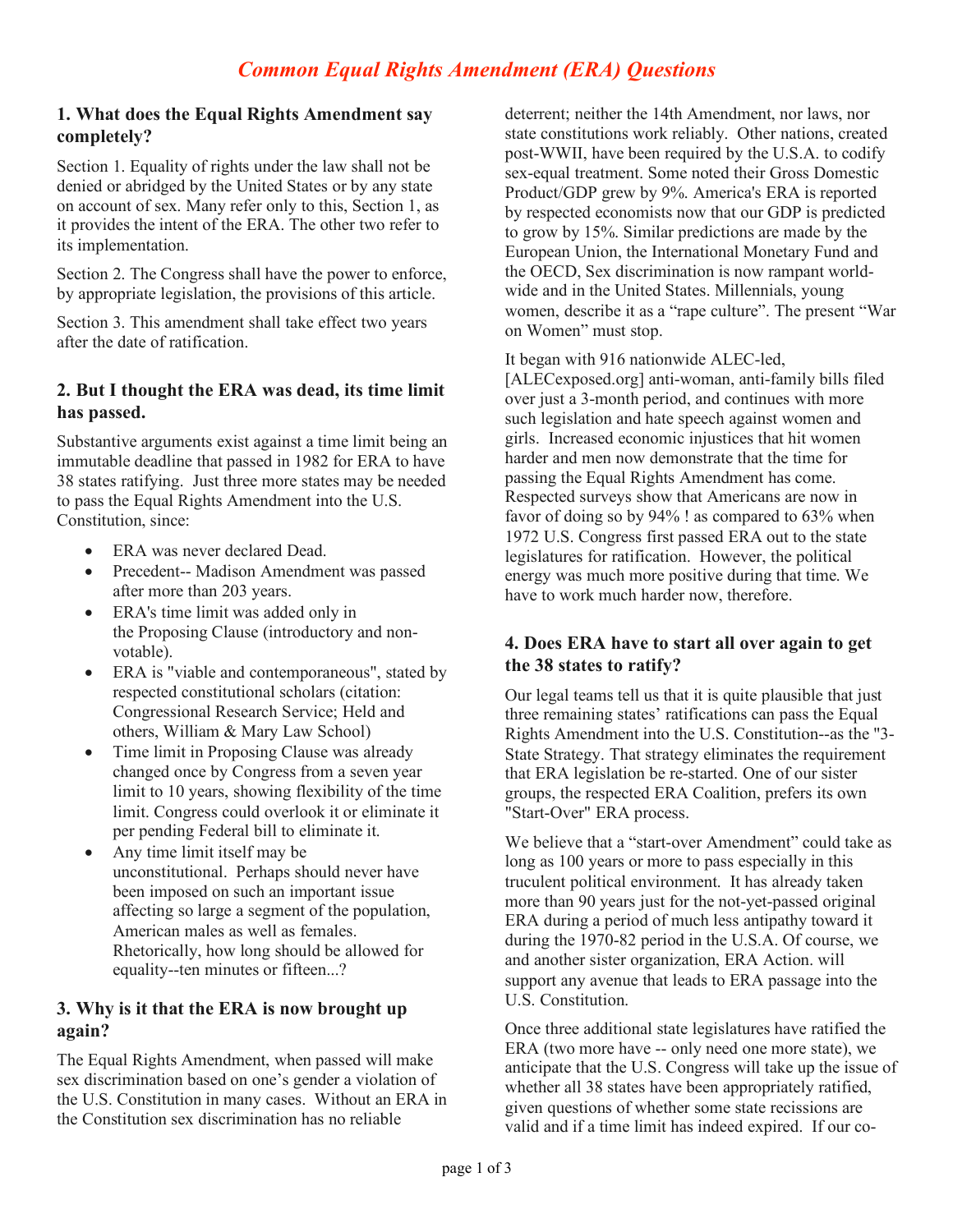authored new Federal "time limit removal" legislation has been passed, that could facilitate ERA passage by Congressional vote once the final three states ratify. It will likely be held up to the U.S. Congress to decide, as it is deemed "a political question", and not a "judicial" one that would instead be the purview of the U.S. Supreme Court. All evidence seems to point to approval and passage of the Equal Rights Amendment, though it is not certain at present. All objections to the contrary are likewise conjecture.

# **5. What kind of opposition could one have to the concept of Equality for both sexes?**

The Catholic Church, the Southern Baptist Church, certain evangelical churches, certain men's groups, Phyllis Schlafly, people who do not understand that the ERA would support everyone's share of the common good, some Conservative groups, many corporations, and today's Republican Party, do oppose firmly. For the most part, their arguments are flawed for self-serving or "political" gain.

# **6. What's the basis of the opposition?**

There is a pot potpurri of bases for opposition:

- historical,
- cultural or religious traditions and edicts;
- perceived threats to male power or fears of social change; or
- fear of financial or political losses should American females gain rights to equal treatment across society.

Over time, we have noted that in some national regions the purported bases for legislative opposition has moved from these arguments:

- that ERA encourages more pregnancy terminations (actually, states that have codified ERA language in their constitutions have statistically lower numbers of such procedures);
- objections to "uni-sex" restrooms (already commonly in use in homes, airplanes, elsewhere);
- women as members of the military or drafted (U.S. Congress could vote at any time to draft women or men into military service);
- ERA would open the gates to same-sex marriage, etc. (Recent Supreme Court decision favoring that proves that ERA does not regulate such matters.)

Having lost those arguments, the opposition switches to arguing that ERA has "unintended consequences". Although such vague arguments are

difficult to challenge, our legal teams were able to overturn this one with bold, authenticated rationales.

Lately, arguments center on ERA being dead, having exceeded the time limit (see above) or because 5 states had voted to rescind or change their ratification votes to the negative. (Article V of the U.S. Constitution makes no provision for the possibility of recission of votes); (Congressional Research Service, Thos. H. Neale reports that on July 30, 1978 Congress voted to reject any proposals of recissions); and all official tallies still include those 5 states as ratified. The opposition will probably continue to raise objections until all of them are refuted, coming soon.

#### **7. Who are our supporters in Florida, elsewhere?**

Many major organizations have signed our generic ERA Resolution on this site; 300,000 individual members have joined our National Equal Rights Amendment Alliance and ERA Education, both non-profit corporations. We partner in solidarity for ERA passage with 3 other nationwide ERA organizations: Equal Means Equal; ERA Coalition; and ERA Action. The last two listed also hold nationwide teleconferences to stay updated with the huge numbers of Actions taken by others.

Seven newspapers, seven Florida counties and a legendary Board headed by former U.S. Congresswoman Pat Schroeder all champion the Cause of the ERA in our Action-oriented, grassroots, non-profit, nonpartisan, non-sexist, single-issue organization, open to all who endorse sex–equal treatment.

# **8. What's happening in Florida's legislature regarding ERA ratification?**

For many years, since the National ERA Alliance was formed, ERA ratification legislation has been filed in both the Florida House and Senate every year and in several other states. Two Florida Senate committees have passed it overwhelmingly via bi-partisan votes. Every year since, the Republican chairs of the committees to which ERA has been assigned in the Florida House has refused to hold a vote on ERA ratification. So it stalls in Florida until the next Legislative session next year.

2019 session was the  $19<sup>th</sup>$  year we've gotten ERA filed in both houses, so we are redoubling efforts in the Florida House and Senate committees. WE PERSIST..and THAT does Work.